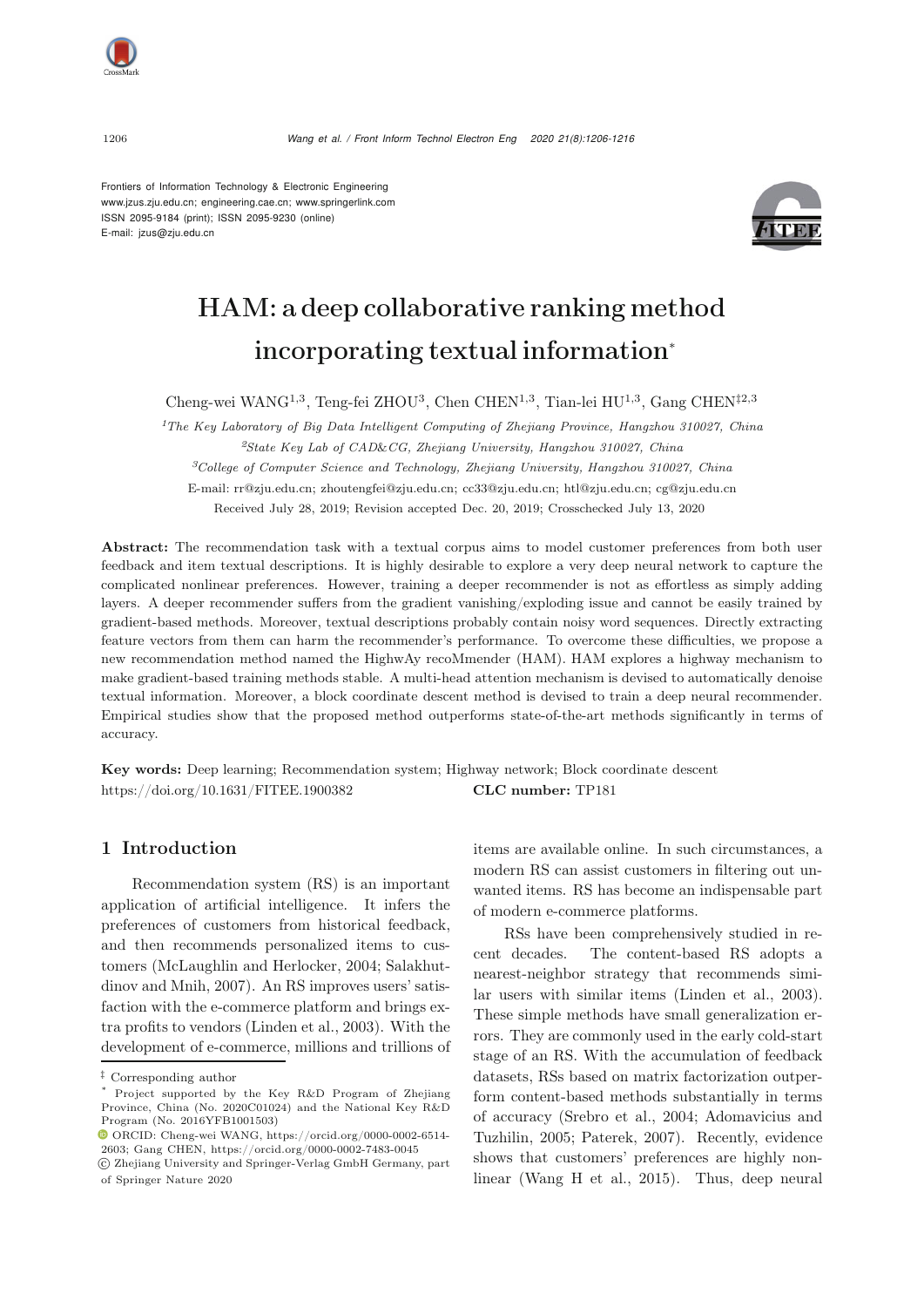networks (DNNs), well known for their powerful nonlinear modeling ability, have become mainstream methods [\(Wang H et al., 2015;](#page-10-1) [Devooght and Bersini,](#page-9-5) [2016](#page-9-5)). However, research on DNN-based methods is far from finished. Two challenges still exist.

First, a DNN-based recommender can work only with a shallow depth, which limits its expressive power. Generally speaking, the depth of neural models perhaps plays the most crucial role in their success [\(Mhaskar et al., 2017](#page-9-6)). The expressive power of a ne[ural](#page-9-7) [network](#page-9-7) [increases](#page-9-7) [as](#page-9-7) [its](#page-9-7) [depth](#page-9-7) [grows](#page-9-7) [\(](#page-9-7)Raghu et al., [2017\)](#page-9-7). Moreover, a deeper network usually enjoys better generalization ability because of its overparameterization property [\(Neyshabur et al., 2017\)](#page-9-8). Thus, it is desirable to use very deep neural networks to design an accurate recommender. However, the optimization of deep networks is substantially more difficult. Gradients of existing DNN-based RSs are prone to vanishing or exploding when they are very deep [\(Goodfellow et al.](#page-9-9), [2016\)](#page-9-9). This makes gradientbased methods unable to train an RS effectively.

Second, it is difficult to effectively incorporate textual information into a neural recommender because of data noise and the document's multi-topic property. In practice, user feedback is extremely sparse [\(Grčar et al., 2005](#page-9-10)). RSs that are trained only from feedback data usually have inferior accuracy because of information insufficiency. To handle this issue, many researchers exhibited that textual information, such as movie plots and item descriptions, is a valuable complement to feedback data. Informative feature vectors can be extracted from the textual data to boost recommendation performance. Nevertheless, designing a textual encoder is a challenging task. Textual information usually contains noisy sub-sequences. Ignoring such a fact would make neural networks overfit into noise, which leads to performance degradation [\(Wang H et al.](#page-10-2), [2016\)](#page-10-2). Moreover, a document usually involves multiple topics. A neural encoder unaware of these characteristics cannot fully exploit textual information.

To overcome the above difficulties, we propose a new recommendation method named the HighwAy recoMmender (HAM). HAM tackles the gradient vanishing/exploding issue from both architecture construction and algorithm design perspectives. We integrate highway networks [\(Srivastava et al.](#page-10-3), [2015\)](#page-10-3) in HAM to extract deep features. The highway networks use skip-connections and gating mechanisms

to regulate the information flow. Through such regulation, gradients can flow across several neural layers without attenuation. Furthermore, we propose a new training method based on block coordinate descent (BCD). BCD is capable of decomposing a highly coupled deep network training problem into several independent subproblems on shallow networks. By such reduction, the unstable backward propagation of gradients can be avoided. In addition, HAM explores the multi-head attention mechanism to deal with the noisy document and model multiple topics. HAM learns to assign large weights to relevant parts of a document and give small weights to irrelevant ones. Then, it generates the feature vector by averaging each textual part. In this manner, the noisy word sequences are filtered out from the extracted features. By concentrating on different textual segments, each attention head can be interpreted as a semantic vector of topics.

In summary, the contributions of our paper are listed as follows:

1. We design a new neural recommendation framework based on the highway network to stabilize the gradient flow of a deep recommender.

2. We propose a novel BCD method to train the deeper recommender effectively.

3. A multi-head attention encoder is designed to exploit textual information to enhance recommendation performance.

# 2 Related work

State-of-the-art recommendation methods can be roughly divided into matrix factorization (MF) based methods and DNN-based methods. MF-based methods work by decomposing the user-item interactions into the [product](#page-9-1) [of](#page-9-1) [latent](#page-9-1) [vectors.](#page-9-1) Salakhutdinov and Mnih [\(2007](#page-9-1)) reinterpreted MF as a latent probabilistic model and used statistical inference to train the model. [Koren](#page-9-11) [\(2008](#page-9-11)) improved MF by incorporating neighborhood information into the scoring function. [Koren et al.](#page-9-12) [\(2009](#page-9-12)) proposed a temporal extension for MF and showed that MF has promising performance in the Netflix prize task [\(Bennett and Lanning, 2007](#page-9-13)). [Rendle et al.](#page-9-14) [\(2009](#page-9-14)) proposed the seminal Bayesian personal ranking (BPR) method to predict personalized ranking using users' implicit feedback.

DNN-based methods try to characterize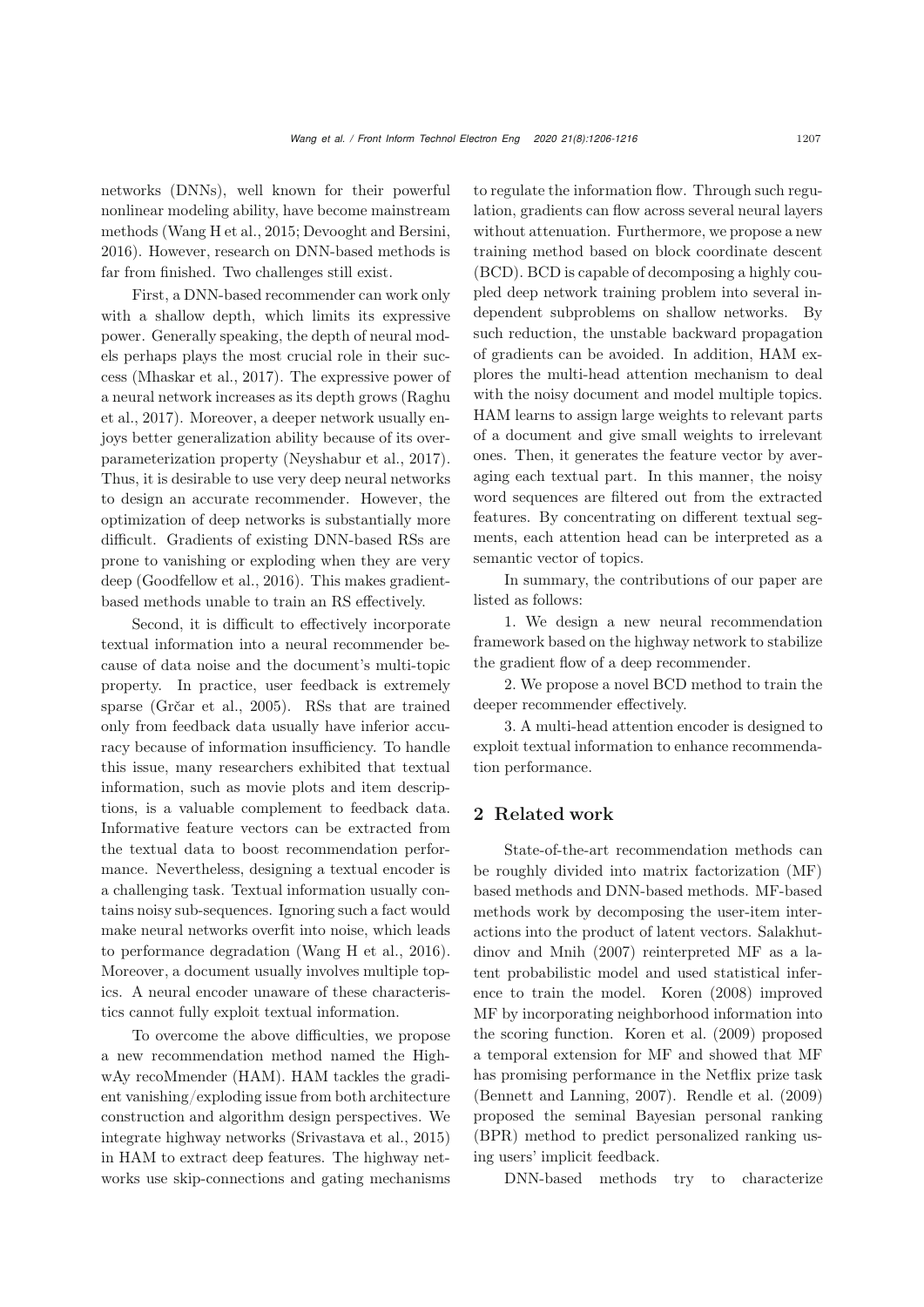nonlinearity in a user-item relationship via neural architectures. [Salakhutdinov et al.](#page-9-15) [\(2007\)](#page-9-15) proposed a restricted Boltzmann machine to mine users' preferences. [Strub and Mary](#page-10-4) [\(2015\)](#page-10-4) showed that a stack denoising auto-encoder has robust recommendation performanc[e](#page-9-5) [for](#page-9-5) [a](#page-9-5) [noisy](#page-9-5) [feedback](#page-9-5) [dataset.](#page-9-5) Devooght and Bersini [\(2016\)](#page-9-5) used a recurrent neural network (RNN) to model the temporal dynamics of user preferences. [He et al.](#page-9-16) [\(2017\)](#page-9-16) modeled user ratings by a deep forward network. [Cai et al.](#page-9-17) [\(2018](#page-9-17)) proposed an adversarial personalized ranking approach to enhance the BPR method. Note that none of the above neural recommenders encompasses a gradient stabilization module. Their gradients are prone to vanishing or exploding as the number of layers increases. This makes them untrainable when their depths are large.

The above methods have promising accuracy when customers' behavior data are sufficient. However, in many real-world scenarios, behavior data are very sparse. To enrich training data, much research incorporates text content data into the traditional recommendation data. [Wang C and Blei](#page-10-5) [\(2011](#page-10-5)) proposed the well-known collaborative topic regression (CTR) method that seamlessly combines MF [with](#page-9-18) [latent](#page-9-18) [Dirichlet](#page-9-18) [allocation](#page-9-18) [\(LDA\).](#page-9-18) Gopalan et al. [\(2014](#page-9-18)) proposed to use Poisson MF to model both u[ser](#page-10-1) [clicks](#page-10-1) [and](#page-10-1) [the](#page-10-1) [word](#page-10-1) [count](#page-10-1) [matrix.](#page-10-1) Wang H et al. [\(2015\)](#page-10-1) proposed collaborative deep learning (CDL), which uses a stack denoising auto-encoder to extract content features. [Kim et al.](#page-9-19) [\(2016\)](#page-9-19) showed that the convolution network can generate informative content features. [Bansal et al.](#page-9-20) [\(2016\)](#page-9-20) introduced the RNN to transform the text documents into feature vectors. [Jin et al.](#page-9-21) [\(2018\)](#page-9-21) proposed the long short term memory (LSTM) topic MF (LTMF), which combines LSTM and the topic modeling method to understand textual information. [Shoja and Tabrizi](#page-10-6) [\(2019](#page-10-6)) developed an LDA-based attribute extractor to filter out useful product information in reviews and then built a deep neural network to transform such information into feature vectors.

# 3 Preliminaries and notations

In this paper, we use bold capital letters *A*, *B*, ... to denote matrices. Matrix slicing is expressed in a Numpy manner. We use  $A[i]$  to denote the  $i^{\text{th}}$  row of matrix *A*.  $A[i_1, i_2, \ldots, i_k]$  is a submatrix of  $A$  containing  $A$ 's rows  $i_1$ ,  $i_2$ , ...,  $i_k$ . The size of a set  $S$  is denoted by  $|S|$ . Some other notations used in the paper are listed in Table [1.](#page-2-0) Assume that user feedback D and item textual content C are available for training an RS. The feedback dataset D contains users' historical choices. More precisely,  $D = \{(i, j, j') | 1 \le i \le m, j \in \rho_i^+, j' \in \rho_i^-\}$ , where i is a user,  $\rho_i^+$  consists of the user's wanted items, and  $\rho_i^-$  contains his/her unwanted products. The textual content  $C = \{ \text{doc}_j \}_{j=1}^{j=n}$  is a collection of documents  $\text{doc}_j$  which describes item j in the text.

<span id="page-2-0"></span>Table 1 Notations used in this paper

| Variable                                 | Description                                     |  |  |  |
|------------------------------------------|-------------------------------------------------|--|--|--|
| m                                        | Number of users                                 |  |  |  |
| $\boldsymbol{n}$                         | Number of items                                 |  |  |  |
| doc                                      | A textual document                              |  |  |  |
| $n_{\rm vocab}$                          | Number of unique words                          |  |  |  |
| $n_{\text{doc}}$                         | Length of a document                            |  |  |  |
| $\omega$                                 | Word ID                                         |  |  |  |
| $\boldsymbol{P}$                         | Embedding matrix of users                       |  |  |  |
| E                                        | Embedding matrix of words                       |  |  |  |
| $W_{A_h}$                                | Parameter of the $k^{\text{th}}$ attention head |  |  |  |
| $\boldsymbol{W}_L$                       | Parameter of the last layer of encoder          |  |  |  |
| $G_l, K_l$                               | Parameters of the user's deep transformer       |  |  |  |
| $\tilde{G}_l$ , $\tilde{K}_l$            | Parameters of the item's deep transformer       |  |  |  |
| $H(\cdot \boldsymbol{G},\boldsymbol{K})$ | Highway cell with parameters $G$ and $K$        |  |  |  |
| $\text{Enc}(\cdot   \theta_e)$           | Textual encoder with parameter $\theta_e$       |  |  |  |

The recommendation problem can be formulated as reconstructing the preference function  $f(i, doc<sub>i</sub>)$  of user i on item j from the available dataset. Intuitively, the function  $f(i, doc<sub>i</sub>)$  will give higher values to a user's wanted items and lower scores to unwanted ones. Such intuition can be formulated by the following area under the receiver operating characteristic curve (AUC) maximization problem:

<span id="page-2-1"></span>
$$
\max_{\theta_f} \sum_{(i,j,j')} \mathcal{I}\{f(i,\mathrm{doc}_j) > f(i,\mathrm{doc}_{j'})\},\qquad(1)
$$

where  $\theta_f$  is the parameter set of function  $f(i, doc<sub>j</sub>)$ and  $\mathcal{I}\{\text{condition}\}\$ is the indicator function which equals 1 if "condition" is true and 0 otherwise. However, problem [\(1\)](#page-2-1) is a combinatorial optimization problem that is computationally prohibitive to solve. To reduce the computational cost, one can relax the discrete function  $\mathcal{I}\{f(i, \text{doc}_j) > f(i, \text{doc}_{j'})\}$  via the following smoothing function [\(Rendle et al.](#page-9-14), [2009](#page-9-14)):

$$
\ln \sigma(f(i, \text{doc}_j) - f(i, \text{doc}_{j'})) \triangleq l(i, j, j'), (2)
$$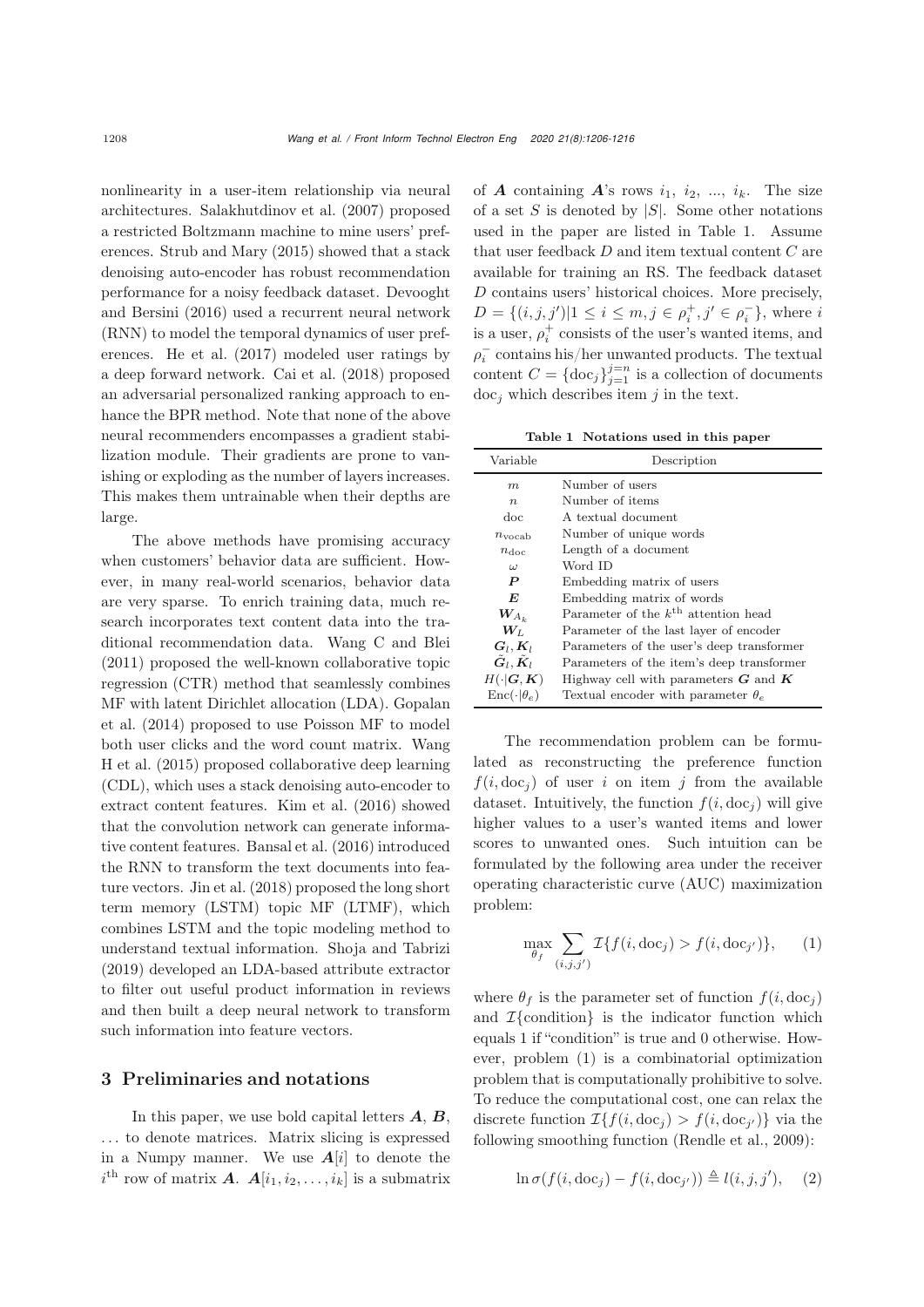with  $\sigma(\cdot)$  being the sigmoid function. By such relaxation, the recommendation task can be recast as the following minimization problem:

<span id="page-3-1"></span>
$$
\min_{\theta_f} -\frac{1}{|D|} \sum_{(i,j,j')} l(i,j,j') \triangleq \mathcal{L}_{\text{rank}}(\theta_f). \tag{3}
$$

# 4 Architecture of the scoring function

To model the nonlinear correlation between a user and an item, we devise a deep neural network to parameterize the function  $f(\cdot, \cdot)$ . We depict the neural architecture in Fig. [1.](#page-3-0) The architecture has four modules: embedding module, content encoder, deep transformer, and scoring producer.

### 4.1 Embedding module

The embedding layer maps users and words into low-dimensional latent spaces. More precisely, let  $P \in \mathbb{R}^{m \times d}$  and  $E \in \mathbb{R}^{n_{\text{vocab}} \times d}$  be users' embedding matrix and words' embedding matrix, respectively, with m being the number of users,  $n_{\text{vocab}}$  the vocabulary size, and  $d$  the model dimension. The embedding vectors of user i and word  $\omega$  are  $P[i]$  and  $E[\omega]$ , respectively.

# 4.2 Content encoder

The content encoder extracts feature vectors from textual documents. Let doc =  $\{\omega_i\}_{i=1}^{i=n_{\text{doc}}}$  be



<span id="page-3-0"></span>Fig. 1 Architecture of the HighwAy recoMmender (HAM)

a textual document of some items. Let  $E[\text{doc}] \in$  $\mathbb{R}^{n_{\text{doc}} \times d}$  be formed by stacking embedding vectors of word  $\omega_i$  horizontally. The content encoder takes *E*[doc] as input and outputs the feature vector of doc. The content encoder has two layers. The lower layer is the multi-head attention mechanism, which represents doc by multiple semantic vectors. The  $k^{\text{th}}$ attention head is formulated as follows:

 $\mathbf{head}_k = (\boldsymbol{E}[\text{doc}])^{\mathrm{T}} \text{softmax}(\boldsymbol{E}[\text{doc}]\boldsymbol{W}_{A_k}\boldsymbol{W}_{A_k}^{\mathrm{T}} \textbf{query}),$ (4)

where  $W_{A_k} \in \mathbb{R}^{d \times l}$  aligns the  $k^{\text{th}}$  head to a specific topic, softmax $(\cdot)$  is the softmax function, and

$$
\mathbf{query} = \frac{\sum_{\omega \in \text{doc}} E[w]}{n_{\text{doc}}}.
$$
\n(5)

It has been validated by much research [\(Chorowski et al.](#page-9-22), [2015](#page-9-22); [Vaswani et al.](#page-10-7), [2017](#page-10-7)) that attention signals can assign larger values to the relevant parts of a sequence and smaller values to the irrelevant parts. This property helps our encoder concentrate on the informative part of the textual document while ignoring the noise. Each attention head of the encoder focuses on representing one part of the semantic information in its textual content. This helps the encoder understand different topics in the content.

In the upper layer, we use a dense linear layer followed by dropout units to summarize the attention heads **head**<sub>k</sub> into the feature vector of doc. In precise terms, the feature vector is given by the following equation:

# **Ouput** = Dropout(Concate( $[\textbf{head}_k]_{k=1}^K$ ) $W_L$ ), (6)

where  $Dropout(\cdot)$  is the dropout operator, Concate( $\cdot$ ) concatenates vectors **head**<sub>k</sub> into a matrix of size  $K \times d$  with K being the number of attention heads. For brevity, in what follows, we denote the content encoder by  $Enc(\boldsymbol{E}[\text{doc}]|\theta_e)$  with  $\theta_e$  being a parameter set including  $W_{A_k}$  and  $W_L$ .

### 4.3 Deep transformer

The deep transformer enhances the expressive power of lower-layer neural features. To stabilize the gradient flow, our transformer regulates the information flow through the gating mechanism. Specifically, the transformer is a stack of highway cells. Denote a cell by  $H(x|\mathbf{G}, \mathbf{K})$ , where  $x \in \mathbb{R}^d$  is the input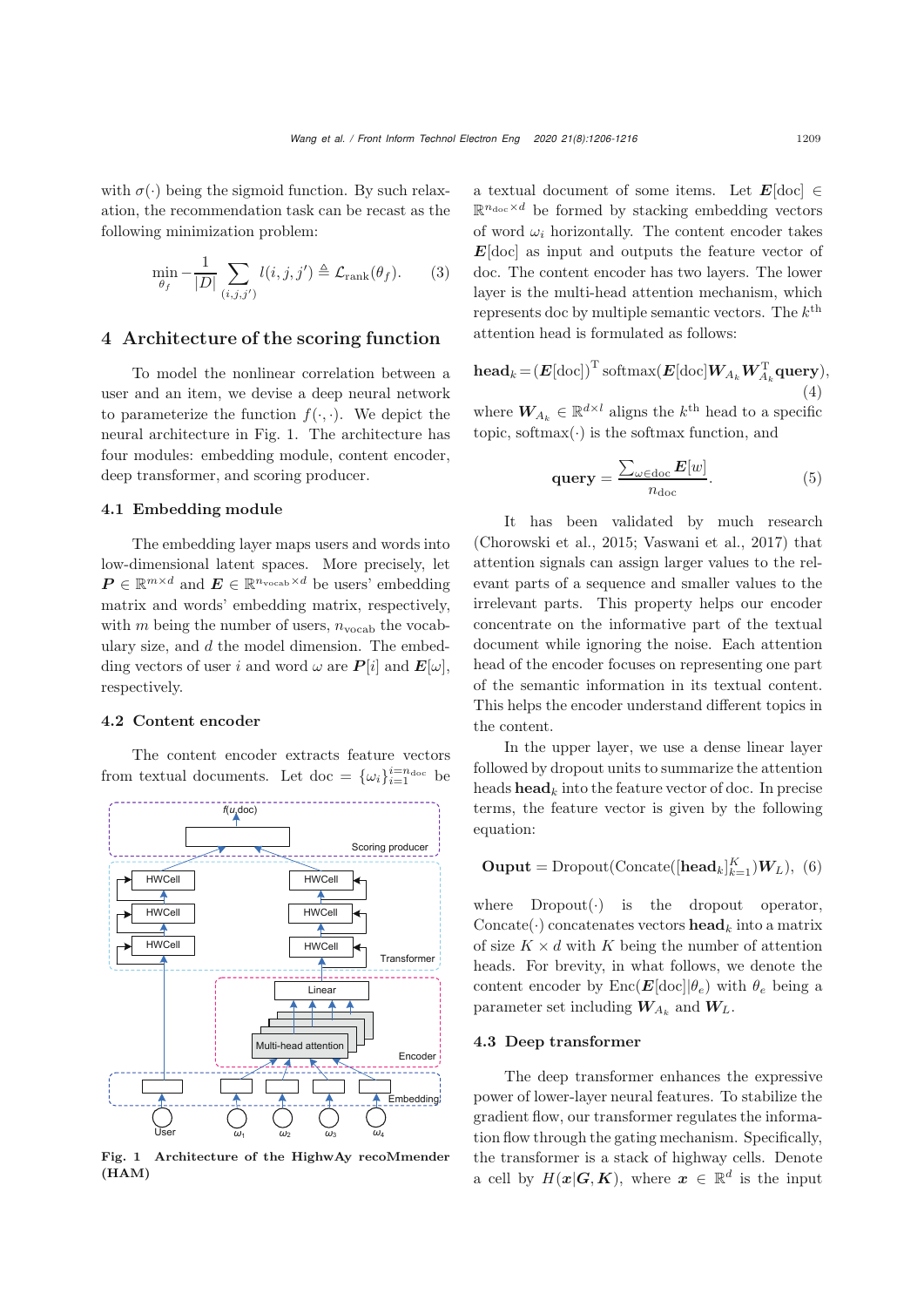and  $G, K$  are the cell parameters. The cell can be computed by the following equation:

$$
\begin{cases} g = \sigma(Gx), \\ H(x|G, K) = g \odot x + (1 - g) \odot \tanh(Kx), \end{cases} (7)
$$

where  $\sigma(\cdot)$  is the element-wise sigmoid function and  $\odot$  is the element-wise multiplication operator. The term q acts as an information gate. When  $q = 0$ , the highway cell cuts off the skip-connection and becomes a feed-forward unit; when  $q = 1$ , the highway cell blocks the result of the feed-forward unit and degenerates into an identity map. Thus, the highway cell can be viewed as a smooth interpolation between a nonlinear cell and an identity map. Stacking L layers of highway cells, we obtain the transformer. We summarize the computing process of the deep transformer in Algorithm [1.](#page-4-0)

<span id="page-4-0"></span>Algorithm 1 Transformer $(x | \{G_l, K_l\}_{l=1}^L)$ 1:  $h_0 = x$ 2: for  $l = 1$  to L do<br>3:  $q = \sigma(G_l h_{l-1})$ 3:  $g = \sigma(G_l h_{l-1})$ <br>4:  $h_l = a * h_{l-1} +$  $h_l = g * h_{l-1} + (1 - g) * \tanh(K_l h_{l-1})$ 5: end for 6: return *h*<sup>L</sup>

# 4.4 Scoring producer

The scoring producer produces the score  $f(i, doc<sub>i</sub>)$  of user i and item j. Given that  $f(i, doc<sub>i</sub>)$ reflects the correlation between user  $i$  and item  $j$ , we formulate the score as the inner product between the user deep feature  $u_i$  and the item deep feature  $v_j$ :

<span id="page-4-2"></span>
$$
f(i, \text{doc}_j) = \mathbf{u}_i^{\text{T}} \mathbf{v}_j. \tag{8}
$$

The deep features are generated by applying the deep transformer to low-level embedding vectors, that is,

<span id="page-4-3"></span>
$$
\begin{cases} \boldsymbol{u}_i = \text{Transformer} \left( \boldsymbol{P}[i] \mid \{ \boldsymbol{G}_l, \boldsymbol{K}_l \}_{l=1}^L \right), \\ \boldsymbol{v}_j = \text{Transformer} \left( \text{Enc}(\boldsymbol{E}[\text{doc}] | \theta_e) \mid \{ \tilde{\boldsymbol{G}}_l, \tilde{\boldsymbol{K}}_l \}_{l=1}^L \right), \end{cases} \tag{9}
$$

where  $e_{doc_j}$  is the output of document doc<sub>j</sub>.

# 5 Parameter inference

According to the framework of multi-task learning [\(Ruder](#page-9-23), [2017](#page-9-23)), training a deep network from multiple learning tasks can improve the network's generalization ability. Intuitively, learning word embeddings from the textual corpus is a natural choice for an auxiliary task. Given the textual corpus  $\{\text{doc}_i\}$ and a word  $\omega$ , several surrounding words of  $\omega$  are selected as context c. We denote the set containing all such word context pairs as "pairs." The word embedding task can be formulated as the following MF problem [\(Levy and Goldberg](#page-9-24), [2014\)](#page-9-24):

$$
\min_{\mathbf{C}, \mathbf{E}} \sum_{\underbrace{(c, \omega) \in \text{pairs}}}_{\mathcal{L}_{\text{embd}}(\mathbf{C}, \mathbf{E})} \frac{\left(\left(\mathbf{C}[c]\right)^{\mathrm{T}} \mathbf{E}[\omega] - \mathrm{PMI}(c, \omega)\right)^2}{|\text{pairs}|}, \quad (10)
$$

where  $C$  is the context embedding matrix. Note that  $PMI(c, \omega)$  is the pointwise mutual information defined as follows:

$$
PMI(c, \omega) = \ln\left(\frac{|\text{pairs}| \#(c, \omega)}{\#(c) \#(\omega)}\right),\qquad(11)
$$

where  $\#(c,\omega)$  is the number of occurrences of the context-word pair,  $\#(c)$  is the number of occurrences of context c, and  $\#(\omega)$  is the frequency of word  $\omega$ . Training an RS and word embedding simultaneously can be formulated as the following composite objective minimization problem:

<span id="page-4-1"></span>
$$
\min_{\theta_f, \mathbf{C}} \mathcal{L}_{\text{rank}}(\theta_f) + \lambda \mathcal{L}_{\text{embd}}(\mathbf{C}, \mathbf{E}), \quad (12)
$$

where  $\lambda > 0$  is a regularization parameter, and  $\theta_f$  is the parameter set of neural network  $f(\cdot, \cdot)$ .

To further stabilize the gradient flow, we design a BCD method to solve the optimization problem [\(12\)](#page-4-1). Problem [\(12\)](#page-4-1) can be rewritten as the following constrained minimization problem according to Eqs. [\(3\)](#page-3-1), [\(8\)](#page-4-2), [\(9\)](#page-4-3), and [\(12\)](#page-4-1):

$$
\begin{aligned} & \min_{\theta_{\mathrm{opt}}} -\frac{1}{N}\sum_{(i,j,j')} \ln \sigma \left( (\boldsymbol{P}_L[i])^\mathrm{T} (\boldsymbol{Q}_L[j] - \boldsymbol{Q}_L[j']) \right) \\ & + \lambda L_{\mathrm{embed}}(\boldsymbol{C}, \boldsymbol{E}) \end{aligned}
$$

s.t.

<span id="page-4-4"></span>
$$
\begin{cases}\nP_l[i] = H(P_{l-1}[i] | G_l, K_l), \quad i \leq m, 1 \leq l \leq L, \\
Q_l[j] = H(Q_{l-1}[j] | \tilde{G}_l, \tilde{K}_l), \quad j \leq n, 1 \leq l \leq L, \\
P_0 = P, \\
Q_0[j] = \text{Enc}(E[\text{doc}] | \theta_e), \quad j \leq n,\n\end{cases}
$$
\n(13)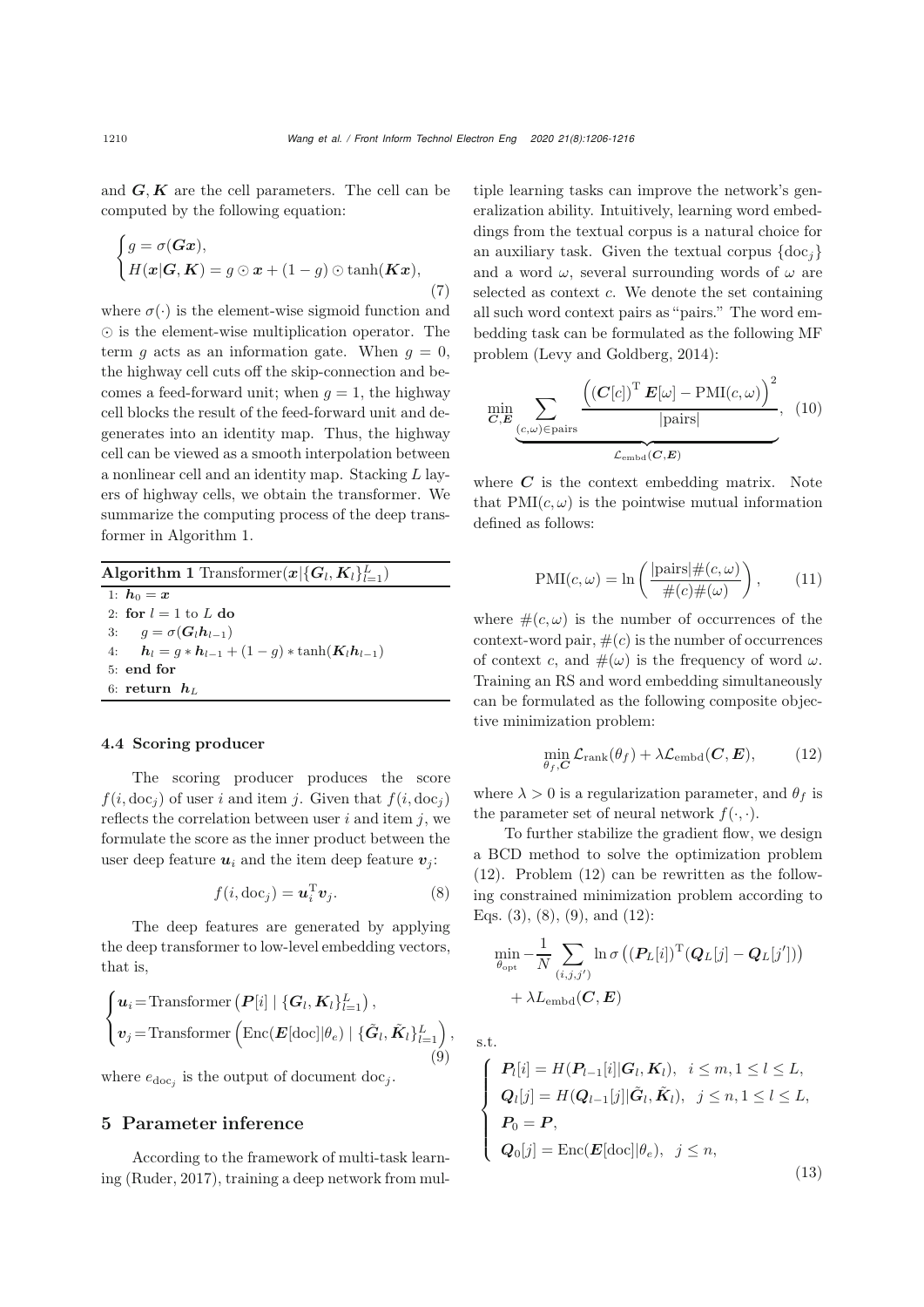where  $\theta_{\text{opt}}$  includes embedding matrices **P** and **E**, intermediate matrices  $\{P_l, Q_l\}_{l=1}^{l=L}$ , parameters of transformers  $\{G_l, K_l, \tilde{G}_l, \tilde{K}_l\}_{l=1}^L$ , and parameters of encoders  $\theta_{\text{enc}}$ . Using the constraints as a penalty, the minimization problem [\(13\)](#page-4-4) is converted to the following unconstrained optimization problem:

<span id="page-5-0"></span>
$$
\begin{split}\n\min_{\theta_{\text{opt}}} &-\frac{1}{N} \sum_{(i,j,j')} \ln \sigma \left( \left( P_L[i] \right)^{\text{T}} \left( Q_L[j] - Q_L[j'] \right) \right) \\
&+ \lambda \mathcal{L}_{\text{embed}}(C, E) + \sum_{l=1}^{L} \left\{ \frac{\gamma}{m} \left\| P_l - H_l(P_{l-1}) \right\|^2 \right. \\
& \left. + \frac{\gamma}{n} \left\| Q_l - \tilde{H}_l(Q_{l-1}) \right\|^2 \right\} + \frac{\gamma}{m} \left\| P_0 - P \right\|^2 \\
&+ \frac{\gamma}{n} \left\| Q_0 - Q - E_{\theta_e}(\{\text{doc}_j\}) \right\|^2, \\
&+ \frac{\gamma}{n} \left\| Q_0 - Q - E_{\theta_e}(\{\text{doc}_j\}) \right\|^2, \\
& \frac{\gamma}{n} \left\| \mathcal{L}_{E(Q_0, Q, E_{\text{doc}_j}, \theta_e)} \right\|^2,\n\end{split} \tag{14}
$$

where  $H_1(P_{l-1})$  is obtained by stacking vectors  $H(\boldsymbol{P}_{l-1}[i]|G_l, \boldsymbol{K}_l)$  into a matrix of size  $m \times d$ , and  $E_{\theta_e}(\{\text{doc}_j\})$  is a matrix of size  $n \times d$  obtained by stacking vectors  $Enc(\boldsymbol{E}[\text{doc}]|\theta_e)$ . We solve the optimization problem [\(14\)](#page-5-0) through Algorithm 2, which optimizes the objective with respect to one block of variables while fixing the remaining ones.

# 6 Experiments

We conducted extensive experiments on benchmark datasets. We used the following state-of-theart methods as baselines:

1. CML + Skip-Thought (CMLST)

We combined the collaborative filtering method CML [\(Hsieh et al., 2017](#page-9-25)) with the textual encoder Skip-Thought [\(Kiros et al., 2015\)](#page-9-26) to learn from the feedback dataset and textual corpus.

2. CRAE [\(Wang H et al., 2016\)](#page-10-2)

CRAE is a combination of Bayesian MF and RNN. The Bayesian MF module models user feedback. The Bayesian RNN module extracts feature vectors from the textual corpus.

3. CDL [\(Wang H et al., 2015\)](#page-10-1)

CDL is a probabilistic graphics model that encompasses a collaborative filtering module with a probabilistic auto-encoder.

Algorithm 2 Block coordinate descent for an RS Require:  $\lambda, \gamma, T, \eta$ 1:  $\theta_{\text{opt}} = \text{RandomInitialization}()$ 2: for  $k = 1$  to T do // Compute stochastic approximations of losses 3: Randomly sample a tuple  $(i, j, j')$  from D 4: Randomly sample a user u from  $\{1, 2, ..., m\}$ <br>5: Randomly sample an item v from  $\{1, 2, ..., n\}$ 5: Randomly sample an item v from  $\{1, 2, ..., n\}$ <br>6:  $\hat{C} = -\ln \sigma \left( \left( \mathbf{P}_L[i] \right)^T \left( \mathbf{Q}_L[i] - \mathbf{Q}_L[i'] \right) \right)$ 6:  $\hat{\mathcal{L}}_O = -\ln \sigma \left( \left( \mathbf{P}_L[i] \right)^\mathrm{T} \left( \mathbf{Q}_L[j] - \mathbf{Q}_L[j'] \right) \right)$ 7:  $\hat{\mathcal{L}}_O = \hat{\mathcal{L}}_O + \gamma ||\bm{P}_L[i] - H_L(\bm{P}_{L-1}[i])||^2$ <br>8:  $\hat{\mathcal{L}}_O = \hat{\mathcal{L}}_O + \gamma ||\bm{Q}_L[i] - \tilde{H}_L(\bm{Q}_{L-1}[i])||^2$ 8:  $\hat{\mathcal{L}}_O = \hat{\mathcal{L}}_O + \gamma ||\mathbf{Q}_L[j] - \tilde{H}_L(\mathbf{Q}_{L-1}[j])||^2/2$ <br>9:  $\hat{\mathcal{L}}_O = \hat{\mathcal{L}}_O + \gamma ||\mathbf{Q}_L[j'] - \tilde{H}_L(\mathbf{Q}_{L-1}[j'])||^2/2$ 9:  $\hat{\mathcal{L}}_O = \hat{\mathcal{L}}_O + \gamma ||\mathbf{Q}_L[j'] - \tilde{H}_L(\mathbf{Q}_{L-1}[j'])||^2/2$ 10: **for**  $l = L$  to 1 **do**<br>11:  $\hat{\mathcal{L}}_{H(l)} = \gamma || P_l [u]$ 11:  $\hat{\mathcal{L}}_{H(l)} = \gamma ||P_l[u] - H_l(P_{l-1}[u])||^2$ <br>
12:  $\hat{\mathcal{L}}_{\hat{\sigma}(l)} = \gamma ||Q_l[v] - \tilde{H}_l(Q_{l-1}[v])||^2$ 12:  $\hat{\mathcal{L}}_{\tilde{H}(l)} = \gamma ||\mathbf{Q}_l[v] - \tilde{H}_l(\mathbf{Q}_{l-1}[v])||^2$ <br>12: and for 13: end for 14:  $pairs = GenerateContextWordPairs(loc_v)$ 15:  $\hat{\mathcal{L}}_{\text{embed}} = \sum$  $(c,\omega) \!\in\! \text{pairs}$  $\left(\boldsymbol{C}[c]^{\mathrm{T}}\boldsymbol{E}[\omega]\!-\!\mathrm{PMI}(c,\omega)\right)^2\!/\!|\mathrm{pairs}|$ 16:  $\hat{\mathcal{L}}_E = \gamma ||\mathbf{Q}_0[v] - \mathbf{Q}[v] - \text{Enc}(\mathbf{E}[\text{doc}_v]|\theta_e) ||^2$ // Compute stochastic gradients 17: grad $P_{L}[i] = \partial \hat{\mathcal{L}}_O / \partial P_L[i]$ , grad $Q_{L}[j] = \partial \hat{\mathcal{L}}_O / \partial Q_L[j]$ ,  $\operatorname{grad}_{{\boldsymbol{Q}}_L[j']} = \partial \hat{\mathcal{L}}_O / \partial {\boldsymbol{Q}}_L[j']$ 18: grad<sub>*G<sub>L</sub>* =  $\partial \hat{\mathcal{L}}_{H(L)}/\partial G_L$ , grad<sub>*K<sub>L</sub>* =  $\partial \hat{\mathcal{L}}_{H(L)}/\partial K_l$ <br>19: grad  $\tilde{\epsilon} = \partial \hat{\mathcal{L}}_{H(L)}/\partial \tilde{G}_L$  grad  $\tilde{\epsilon} = \partial \hat{\mathcal{L}}_{H(L)}/\partial \tilde{K}_L$ </sub></sub> 19:  $\text{grad}_{\tilde{G}_L} = \frac{\partial \hat{\mathcal{L}}_{\tilde{H}(L)}}{\partial \tilde{G}_L} / \frac{\partial \tilde{G}_L}{\partial \tilde{K}}$ , grad $\tilde{\kappa}_L = \frac{\partial \hat{\mathcal{L}}_{\tilde{H}(L)}}{\partial \tilde{K}} / \frac{\partial \tilde{K}}{\partial \tilde{K}}$ 20: for  $l = L - 1$  to 1 do<br>21: grad  $_{P_1(n)} = \partial(\hat{\mathcal{L}}_{H(l)})$ 21: grad<sub>*Pl*[u]</sub> =  $\partial(\hat{\mathcal{L}}_{H(l)} + \hat{\mathcal{L}}_{H(l+1)})/\partial P_l[u]$ <br>22: grad<sub>*QL*</sub> =  $\partial(\hat{\mathcal{L}}_{H(l)} + \hat{\mathcal{L}}_{H(l+1)})/\partial Q_l[v]$ 22:  $\text{grad}_{\mathbf{Q}_l[v]} = \partial(\hat{\mathcal{L}}_{\tilde{H}(l)} + \hat{\mathcal{L}}_{\tilde{H}(l+1)})/\partial \mathbf{Q}_l[v]$ 23: grad<sub>*Gl*</sub> =  $\partial \hat{\mathcal{L}}_{H(l)} / \partial G_l$ , grad<sub>*K<sub>l</sub>*</sub> =  $\partial \hat{\mathcal{L}}_{H(l)} / \partial K_l$ <br>24: grad  $\hat{\sigma} = \partial \hat{\mathcal{L}}_{H(l)} / \partial \tilde{G}_l$ , grad  $\hat{\sigma} = \partial \hat{\mathcal{L}}_{H(l)} / \partial \tilde{K}_l$ 24:  $\text{grad}_{\tilde{G}_l} = \partial \hat{\mathcal{L}}_{\tilde{H}(l)} / \partial \tilde{G}_l$ ,  $\text{grad}_{\tilde{K}_l} = \partial \hat{\mathcal{L}}_{\tilde{H}(l)} / \partial \tilde{K}_l$ 25: end for 26: grad<sub> $\theta_e = \partial \hat{\mathcal{L}}_E / \partial \theta_e$ <br>27:  $W = \{w | w \in \text{pairs}\}$ </sub> 27:  $W = \{w|w \in \text{pairs}\}, C = \{c|c \in \text{pairs}\}$ <br>28.  $\text{grad}_{\text{string}} = \frac{\partial(\hat{C}_F + \lambda \hat{C}_{\text{initial}})}{\partial E[W]}$ 28: grad<sub>*E*[W]</sub> =  $\partial(\hat{\mathcal{L}}_E + \lambda \hat{\mathcal{L}}_{\text{embd}})/\partial E[W]$ <br>29: grad<sub>*C*[C]</sub> =  $\lambda \hat{\mathcal{L}}_{\text{embd}}/\partial C[C]$  $\mathrm{grad}_{\mathbf{C}[C]} = \lambda \hat{\mathcal{L}}_{\mathrm{embd}} / \partial \mathbf{C}[C]$ // Update parameters 30:  $\boldsymbol{P}_L[i] = \eta \operatorname{grad}_{\boldsymbol{P}_L[i]}, \boldsymbol{Q}_L[j] = \eta \operatorname{grad}_{\boldsymbol{Q}_L[i]},$  $\tilde{Q}_L[j'] = \eta \operatorname{grad}_{\tilde{Q}_L[j']}$ 31:  $\tilde{G}_L$  −= grad $\tilde{G}_L$ ,  $\tilde{K}_L$  −= grad $\tilde{K}_L$ <br>32:  $G_L$  −=  $\eta$  grad $G$ ,  $K_L$  −= grad<sub> $K_L$ </sub> 32:  $G_L$  −=  $\eta \text{ grad}_{G_L}$ ,  $K_L$  −=  $\text{grad}_{K_L}$ <br>33: for  $l = L - 1$  to 1 do 33: **for**  $l = L - 1$  to 1 do<br>34:  $P_l[u] = \eta \operatorname{grad}_{P_l[u]}$ 34:  $P_l[u] = \eta \operatorname{grad}_{P_l[u]}, Q_l[v] = \eta \operatorname{grad}_{Q_l[v]}$ <br>35:  $G_l = \eta \operatorname{grad}_{G_l}, K_l = \operatorname{grad}_{K_l}$ 35:  $G_l$  −=  $\eta \text{ grad}_{G_l}$ ,  $K_l$  −=  $\text{ grad}_{K_l}$ <br>
26  $\tilde{G}$  =  $\text{ grad}_{G_l}$ ,  $\tilde{K}$  =  $\text{ grad}_{K_l}$ 36:  $\tilde{G}_l$  −=  $\eta \operatorname{grad}_{\tilde{G}_l}$ ,  $\tilde{K}_l$  −=  $\operatorname{grad}_{\tilde{K}_l}$ <sup>27</sup> 37: end for 38:  $\theta_e = \eta \text{ grad}_{\theta_e}$ <br>39:  $\mathbf{E}[W] = \eta \text{ grad}_{\theta_e}$ 39:  $E[W] = \eta \operatorname{grad}_{E[W]}, C[C] = \eta \operatorname{grad}_{C[C]}$ <br>40:  $P[u] = P_0[u]$ 40:  $P[u] = P_0[u]$ <br>
41:  $Q[v] = Q_0[v]$  $\boldsymbol{Q}[v] = \boldsymbol{Q}_0[v] - \text{Enc}(\boldsymbol{E}_{\text{doc}_v}|\theta_e)$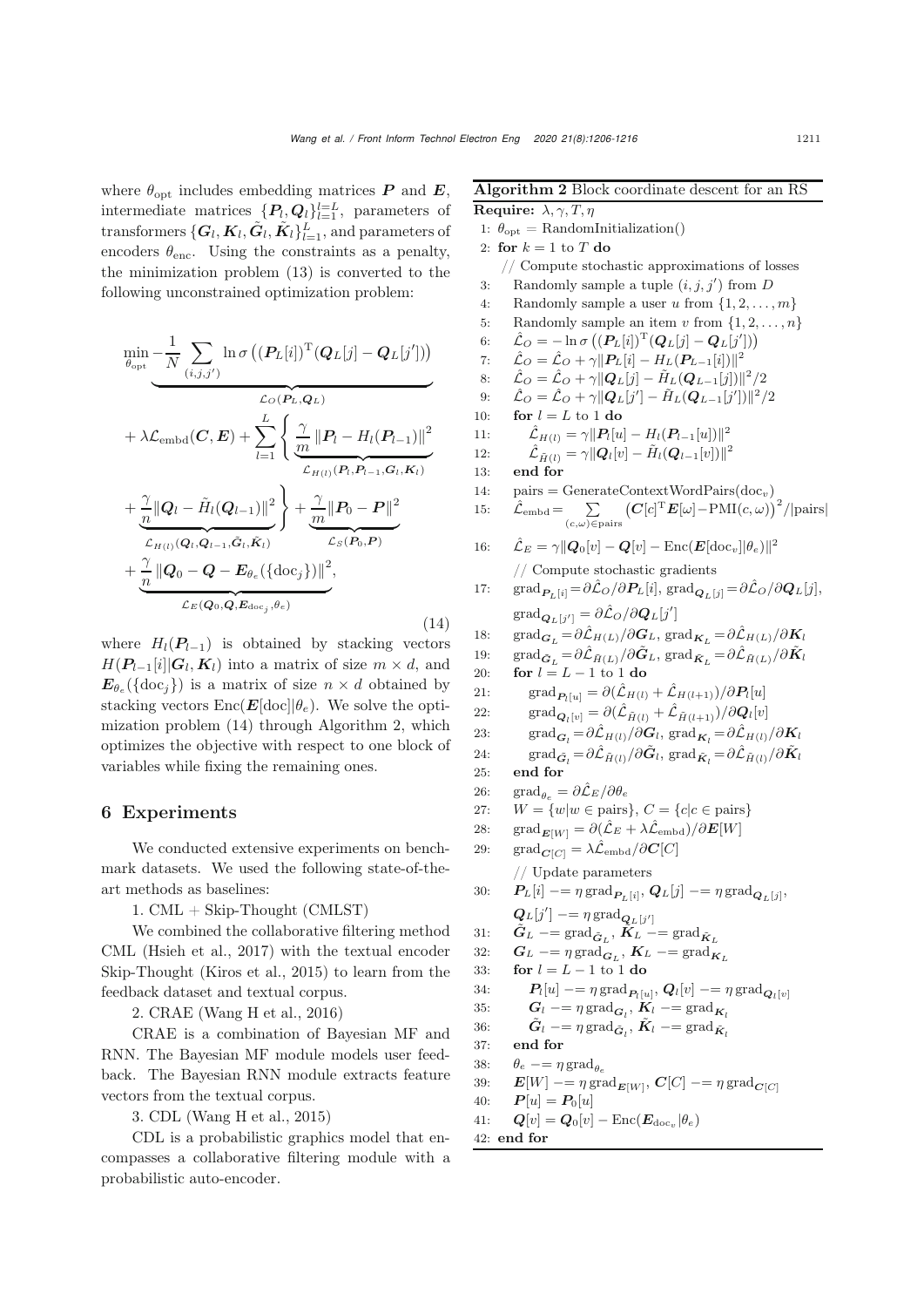4. CDAE [\(Wu et al.](#page-10-8), [2016](#page-10-8))

CDAE models user feedback with a stack denoising auto-encoder.

5. CTR [\(Wang C and Blei, 2011\)](#page-10-5)

CTR combines MF and probabilistic topic modeling to produce a content-based recommendation.

All baselines and the proposed method HAM were run on the same machine with i7-5930K CPU, 64-GB RAM, and one TITAN Xp GPU.

# 6.1 Benchmark datasets

We used the following datasets to evaluate the performances of the different methods: CiteULike, M1M, a[nd](#page-10-5) [M10M.](#page-10-5) [The](#page-10-5) [CiteULike](#page-10-5) [dataset](#page-10-5) [\(](#page-10-5)Wang C and Blei, [2011\)](#page-10-5) is composed of user behavior of bookmarking research papers and their abstracts. M1M and M10M [\(Liu et al., 2017](#page-9-27)) contain five-star ratings of movies and textual documents recording movie plots. Basic statistics on the datasets are listed in Table [2.](#page-6-0) For these datasets, we treated every bookmarked paper (or rated movie) as "relevant." For each "relevant" user-item pair in all datasets, we sampled NS items from unbookmarked papers (or unrated movies) to form "irrelevant" pairs. We dub NS the negative sampling number (NS). The observed data were partitioned into 80% for training with the remaining 20% for testing.

### 6.2 Default hyperparameter settings

By default, a model's dimension was set to  $d = 256$  for HAM. The depth of the transformer of HAM was set to 50. The negative sampling number was set to  $NS = 6$ . The regularization parameter  $\lambda$  was set to 0.2.  $\gamma$  was set to 0.3. Values of these hyperparameters were selected by five-fold cross validation. Parameters of baseline methods were set to their default values.

# 6.3 Evaluation metrics

To evaluate the performance of the different methods, we used the following measurements:

1. Area under the curve (AUC)

AUC reflects the performance of the recommender by counting the portion of incorrectly ordered pairs. It is formulated as follows:

$$
AUC = \frac{\sum_{(i,j,j') \in D'} \mathcal{I}\{f(i, doc_j) > f(i, doc_{j'})\}}{|D'|},\tag{15}
$$

where  $D'$  is the test set.

2. Recall@k

Recall $@k$  is the proportion of relevant items in the top- $k$  recommendation list. It is defined as follows:

$$
\text{Recall@}k = \sum_{i} \frac{|Y_i \cap Y_i^k|}{|Y_i|},\tag{16}
$$

where  $Y_i$  comprises the relevant items for user i and  $Y_i^k$  is the top-k recommendation list.

3. Precision@k

Precision $@k$  is the fraction of relevant items from the top- $k$  recommendation list:

$$
\text{Precision}@k = \sum_{i} \frac{|Y_i \cap Y_i^k|}{k}.\tag{17}
$$

4. Mean average precision (MAP)

MAP is the mean value of Precision $@k$  under different k, where Precision $@k$  is the accuracy of top- $\boldsymbol{k}$  items in the recommendation list.

## 6.4 Accuracy comparison

In this subsection, we compared the accuracy of HAM with those of the baseline methods. All methods were tested five times. The average performance and standard deviations are reported in Table [3.](#page-7-0) We measured the ranking accuracy of the involved methods in terms of AUC and MAP. Table [3](#page-7-0) shows that HAM outperforms the baselines on both AUC and MAP. This is because HAM is deeper and has a more robust encoder of textual information. In addition, we assessed the top- $k$  recommendation performance of the involved methods via Recall@k and Precision@k. We report the means and standard deviations of both Recall@5 and Precision@5 of the

Dataset Number of users Number of items Number of feedbacks Average number of words CiteULike 5551 16 980 210 504 204.9 M1M 6040 3861 996 045 82.19 M10M 13975 10681 1962 580 84.66

<span id="page-6-0"></span>Table 2 Statistics of the benchmark datasets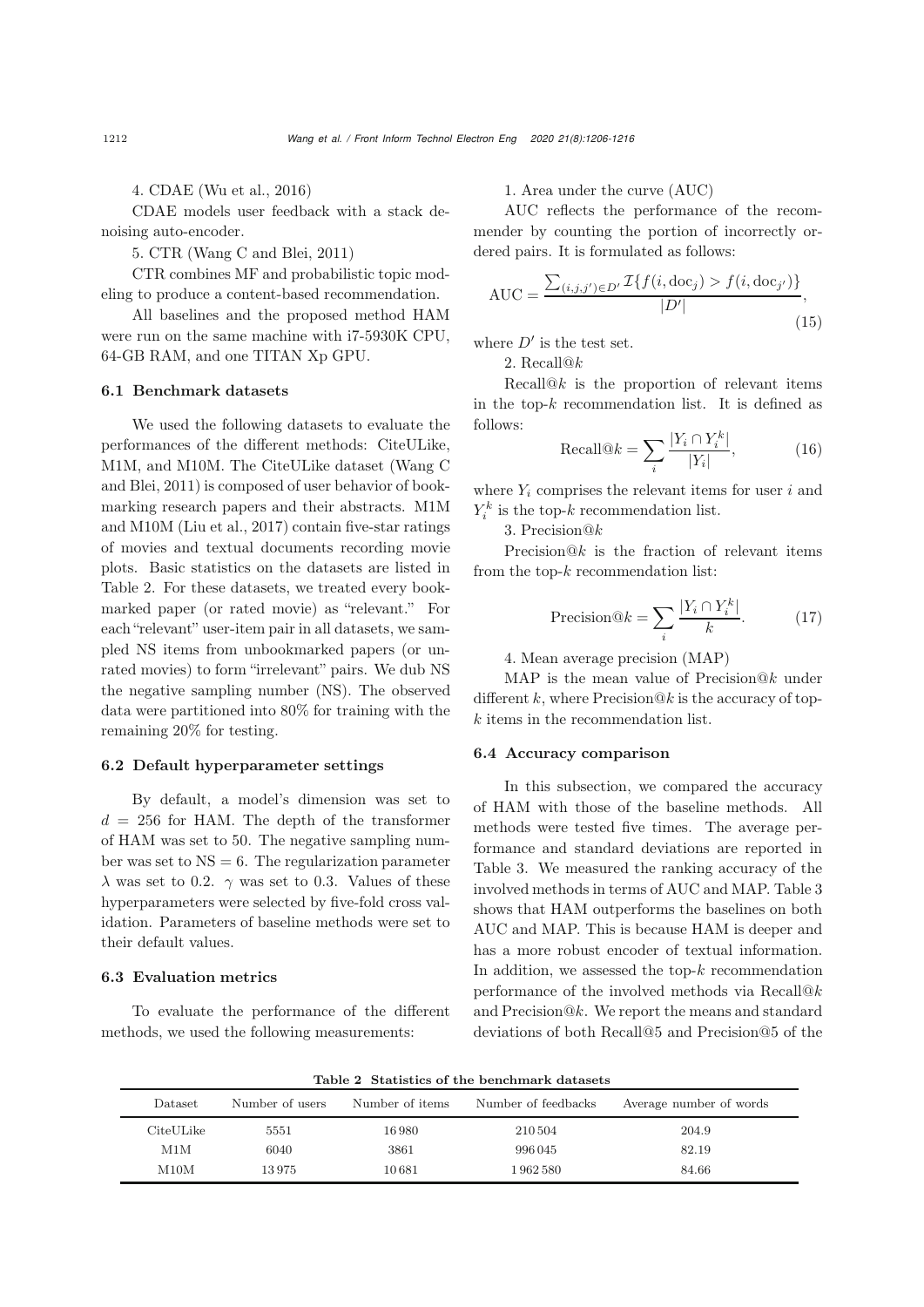| Method                       | $\rm AUC$        |                  |                  | MAP              |                  |                    |  |
|------------------------------|------------------|------------------|------------------|------------------|------------------|--------------------|--|
|                              | CiteULike        | M1M              | M10M             | CiteULike        | M1M              | M10M               |  |
| <b>CMLST</b>                 | $0.9313 + 0.003$ | $0.9104 + 0.013$ | $0.9370 + 0.013$ | $0.1217 + 0.002$ | $0.1881 + 0.004$ | $0.1753 + 0.006$   |  |
| CRAE                         | $0.9206 + 0.005$ | $0.9157 + 0.023$ | $0.9682 + 0.024$ | $0.0580 + 0.007$ | $0.1856 + 0.007$ | $0.1585 \pm 0.005$ |  |
| CDL.                         | $0.9120 + 0.004$ | $0.9188 + 0.023$ | $0.9365 + 0.036$ | $0.1124 + 0.003$ | $0.1432 + 0.005$ | $0.1547 + 0.004$   |  |
| CDAE                         | $0.9348 + 0.003$ | $0.9107 + 0.014$ | $0.9366 + 0.017$ | $0.1211 + 0.006$ | $0.1630 + 0.002$ | $0.1712 + 0.004$   |  |
| CTR.                         | $0.9043 + 0.007$ | $0.9109 + 0.012$ | $0.9211 + 0.021$ | $0.0603 + 0.002$ | $0.1008 + 0.009$ | $0.1148 + 0.003$   |  |
| <b>HAM</b>                   | $0.9406 + 0.002$ | $0.9239 + 0.009$ | $0.9671 + 0.010$ | $0.1481 + 0.008$ | $0.2332 + 0.004$ | $0.2249 + 0.007$   |  |
| The best results are in bold |                  |                  |                  |                  |                  |                    |  |

<span id="page-7-0"></span>Table 3 Performance of the different methods on the collaborative ranking task

<span id="page-7-1"></span>Table 4 Performance of the different methods on the top-*k* ranking task

| Method       | Recall@5         |                  |                  | Precision@5      |                  |                  |
|--------------|------------------|------------------|------------------|------------------|------------------|------------------|
|              | CiteULike        | M1M              | M10M             | CiteULike        | M1M              | M10M             |
| <b>CMLST</b> | $0.0937 + 0.002$ | $0.0722 + 0.003$ | $0.0667 + 0.013$ | $0.1100 + 0.006$ | $0.2291 + 0.004$ | $0.1822 + 0.006$ |
| CRAE         | $0.0825 + 0.003$ | $0.0731 + 0.003$ | $0.0729 + 0.024$ | $0.1308 + 0.004$ | $0.3132 + 0.002$ | $0.2260 + 0.007$ |
| CDL.         | $0.0895 + 0.007$ | $0.0758 + 0.006$ | $0.0840 + 0.036$ | $0.1404 + 0.006$ | $0.3782 + 0.010$ | $0.2773 + 0.008$ |
| <b>CDAE</b>  | $0.0925 + 0.004$ | $0.0858 + 0.002$ | $0.0767 + 0.017$ | $0.1511 + 0.002$ | $0.3680 + 0.009$ | $0.2445 + 0.003$ |
| <b>CTR</b>   | $0.0363 + 0.001$ | $0.0434 + 0.002$ | $0.0520 + 0.013$ | $0.0430 + 0.001$ | $0.2059 + 0.003$ | $0.1356 + 0.005$ |
| <b>HAM</b>   | $0.1151 + 0.002$ | $0.0958 + 0.004$ | $0.1038 + 0.010$ | $0.1647 + 0.006$ | $0.4142 + 0.006$ | $0.3532 + 0.009$ |

The best results are in bold

different methods in Table [4.](#page-7-1) From the table, we can see that HAM has much better top-k recommendation accuracy than baseline methods. For general  $k$ ,  $Recall@k$  and  $Precision@k$  of the different methods are displayed in Fig. [2.](#page-8-0) Fig. [2](#page-8-0) shows that HAM consistently outperforms baseline methods in terms of both Recall@k and Precision@k, demonstrating that recommendation accuracy can be improved when a deeper network and a more robust encoder are used.

# 6.5 Performance under different model dimensions

We empirically observed that the model dimension d greatly influences the involved methods' recommendation precision. Thus, we examined the performance of the involved methods under different settings of model dimension. To see the parameters' impact, we report Recall@50 and Precision@50 of HAM and baseline methods in Fig. [3.](#page-8-1) Fig. [3](#page-8-1) demonstrates that HAM has better accuracy under different settings of hyperparameters. The results show that a deeper neural structure can enhance recommendation performance regardless of model dimension.

# 7 Conclusions and future work

We have proposed a deep HighwAy recoMmender (HAM). HAM employs a highway mechanism to make gradient-based solvers stable. To automatically denoise textual information, HAM has been equipped with a multi-head attention architecture. Furthermore, HAM uses a novel block coordinate descent method to train its deep neural structure. Experimental results demonstrated that HAM notably outperforms state-of-the-art methods. We attribute the superior results to the following three factors: First, the proposed network is deeper than the baseline methods. A deeper network is more suitable for describing nonlinear preferences and generalizes better than shallow models. Second, the proposed block descent algorithm successfully trains the deep model without gradient vanishing/exploding. It is known that the backpropagation of a very deep neural network suffers from vanishing/exploding gradients. To avoid such backpropagation, the proposed algorithm decomposes the highly coupled DNN minimization problem into several loosely coupled singlelayer subproblems. Third, our method effectively integrates useful information contained in the textual corpus by a multi-head attention mechanism.

In this paper, HAM focuses on the recommendation task with textual side information available. Other types of side information, such as photos, videos, and social relations, are often accessible in real-world tasks. They can help a recommender better understand the user-item relationship and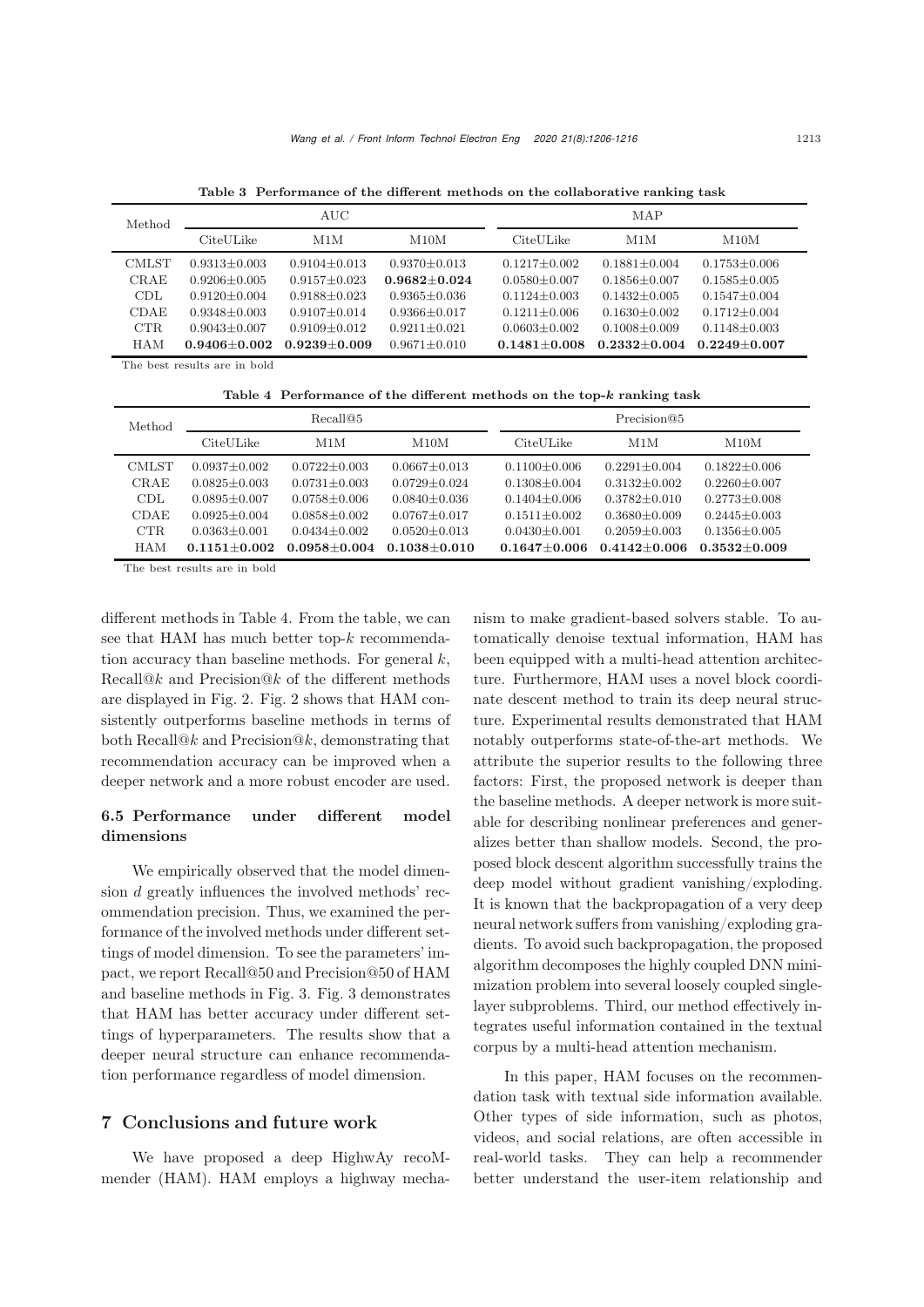

Fig. 2 Precision@*k* of the different methods under different choices of *k* with respect to benchmark datasets CiteULike (a), M1M (b), and M10M (c), and Recall@*k* of the different methods under different choices of *k* with respect to benchmark datasets CiteULike (d), M1M (e), and M10M (f)

<span id="page-8-0"></span>

<span id="page-8-1"></span>Fig. 3 Precision@**50** of the different methods under different choices of dimension with respect to benchmark datasets CiteULike (a), M1M (b), and M10M (c), and Recall@**50** of the different methods under different choices of dimension with respect to benchmark datasets CiteULike (d), M1M (e), and M10M (f)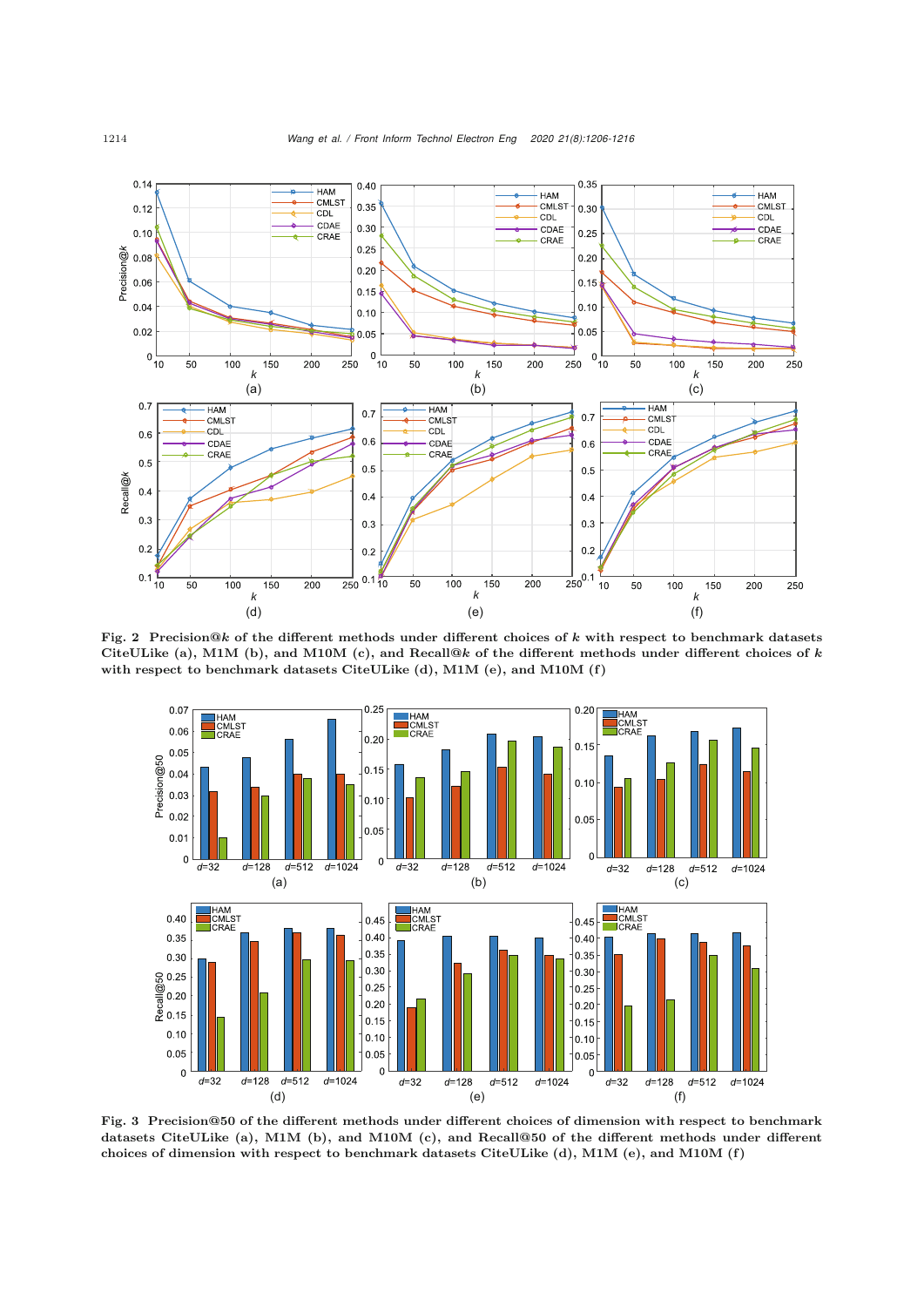are critical for improving recommendation accuracy. In the future, we will investigate the influence of all these information sources and further enhance the performance of HAM.

## Contributors

Cheng-wei WANG, Teng-fei ZHOU, Chen CHEN, Tian-lei HU, and Gang CHEN discussed the idea. Cheng-wei WANG designed the research. Chen CHEN processed the data. Teng-fei ZHOU wrote the code and conducted the experiments. Cheng-wei WANG drafted the manuscript. Teng-fei ZHOU, Chen CHEN, and Tian-lei HU helped organize the manuscript. Gang CHEN revised and finalized the paper.

### Compliance with ethics guidelines

Cheng-wei WANG, Teng-fei ZHOU, Chen CHEN, Tianlei HU, and Gang CHEN declare that they have no conflict of interest.

### References

<span id="page-9-3"></span>Adomavicius G, Tuzhilin A, 2005. Toward the next generation of recommender systems: a survey of the state-ofthe-art and possible extensions. *IEEE Trans Knowl Data Eng*, 17(6):734-749.

https://doi.org/10.1109/TKDE.2005.99

- <span id="page-9-20"></span>Bansal T, Belanger D, McCallum A, 2016. Ask the GRU: multi-task learning for deep text recommendations. Proc  $10^{th}$  ACM Conf on Recommender Systems, p.107-114. https://doi.org/10.1145/2959100.2959180
- <span id="page-9-13"></span>Bennett J, Lanning S, 2007. The Netflix prize. Proc KDD Cup and Workshop, p.35.
- <span id="page-9-17"></span>Cai XY, Han J, Yang L, 2018. Generative adversarial network based heterogeneous bibliographic network representation for personalized citation recommendation. 32nd AAAI Conf on Artificial Intelligence, p.5747-5754.
- <span id="page-9-22"></span>Chorowski JK, Bahdanau D, Serdyuk D, et al., 2015. Attention-based models for speech recognition. Proc 30th Int Conf on Neural Information Processing Systems, p.577-585.
- <span id="page-9-5"></span>Devooght R, Bersini H, 2016. Collaborative filtering with recurrent neural networks.

https://arxiv.org/abs/1608.07400

- <span id="page-9-9"></span>Goodfellow I, Bengio Y, Courville A, 2016. Deep Learning. MIT Press, Cambridge, MA.
- <span id="page-9-18"></span>Gopalan PK, Charlin L, Blei D, 2014. Content-based recommendations with Poisson factorization. Proc Advances in Neural Information Processing Systems, p.3176-3184.
- <span id="page-9-10"></span>Grčar M, Mladenič D, Fortuna B, et al., 2005. Data sparsity issues in the collaborative filtering framework. Proc 7th Int Workshop on Knowledge Discovery on the Web, p.58-76.
- <span id="page-9-16"></span>He XN, Liao LZ, Zhang HW, et al., 2017. Neural collaborative filtering. Proc 26th Int Conf on World Wide Web, p.173-182. https://doi.org/10.1145/3038912.3052569
- <span id="page-9-25"></span>Hsieh CK, Yang L, Cui Y, et al., 2017. Collaborative metric learning. Proc  $26<sup>th</sup>$  Int Conf on World Wide Web, p.193-201.
- <span id="page-9-21"></span>Jin M, Luo X, Zhu H, et al., 2018. Combining deep learning and topic modeling for review understanding in contextaware recommendation. Proc Conf of the North American Chapter of the Association for Computational Linguistics: Human Language Technologies, p.1605-1614.
- <span id="page-9-19"></span>Kim D, Park C, Oh J, et al., 2016. Convolutional matrix factorization for document context-aware recommendation. Proc  $10^{th}$  ACM Conf on Recommender Systems, p.233-240. https://doi.org/10.1145/2959100.2959165
- <span id="page-9-26"></span>Kiros R, Zhu Y, Salakhutdinov RR, et al., 2015. Skip-thought vectors. Advances in Neural Information Processing Systems, p.3294-3302.
- <span id="page-9-11"></span>Koren Y, 2008. Factorization meets the neighborhood: a multifaceted collaborative filtering model. Proc 14th ACM SIGKDD Int Conf on Knowledge Discovery and Data Mining, p.426-434.

https://doi.org/10.1145/1401890.1401944

- <span id="page-9-12"></span>Koren Y, Bell R, Volinsky C, 2009. Matrix factorization techniques for recommender systems. *Computer*, 42(8):30-37. https://doi.org/10.1109/MC.2009.263
- <span id="page-9-24"></span>Levy O, Goldberg Y, 2014. Neural word embedding as implicit matrix factorization. Proc $27^{\rm th}$  Int Conf on Neural Information Processing Systems, p.2177-2185.
- <span id="page-9-2"></span>Linden G, Smith B, York J, 2003. Amazon.com recommendations: item-to-item collaborative filtering. *IEEE Int Comput*, 7(1):76-80.

https://doi.org/10.1109/MIC.2003.1167344 Liu CH, Jin T, Hoi SCH, et al., 2017. Collaborative topic

- <span id="page-9-27"></span>regression for online recommender systems: an online and Bayesian approach. *Mach Learn*, 106(5):651-670. https://doi.org/10.1007/s10994-016-5599-z
- <span id="page-9-0"></span>McLaughlin MR, Herlocker JL, 2004. A collaborative filtering algorithm and evaluation metric that accurately model the user experience. Proc 27th Annual Int ACM SIGIR Conf on Research and Development in Information Retrieval, p.329-336.

https://doi.org/10.1145/1008992.1009050

- <span id="page-9-6"></span>Mhaskar H, Liao Q, Poggio T, 2017. When and why are deep networks better than shallow ones? Proc 31st AAAI Conf on Artificial Intelligence, p.2343-2349.
- <span id="page-9-8"></span>Neyshabur B, Bhojanapalli S, McAllester D, et al., 2017. Exploring generalization in deep learning. Proc  $30^{\text{th}}$ Conf on Advances in Neural Information Processing Systems, p.5947-5956.
- <span id="page-9-4"></span>Paterek A, 2007. Improving regularized singular value decomposition for collaborative filtering. Proc KDD Cup and Workshop, p.5-8.
- <span id="page-9-7"></span>Raghu M, Poole B, Kleinberg J, et al., 2017. On the expressive power of deep neural networks. Proc 34th Int Conf on Machine Learning, p.2847-2854.
- <span id="page-9-14"></span>Rendle S, Freudenthaler C, Gantner Z, et al., 2009. BPR: Bayesian personalized ranking from implicit feedback. Proc 25th Conf on Uncertainty in Artificial Intelligence, p.452-461.
- <span id="page-9-23"></span>Ruder S, 2017. An overview of multi-task learning in deep neural networks. https://arxiv.org/abs/1706.05098
- <span id="page-9-1"></span>Salakhutdinov R, Mnih A, 2007. Probabilistic matrix factorization. Proc  $20<sup>th</sup>$  Int Conf on Neural Information Processing Systems, p.1257-1264.
- <span id="page-9-15"></span>Salakhutdinov R, Mnih A, Hinton G, 2007. Restricted Boltzmann machines for collaborative filtering. Proc 24th Int Conf on Machine Learning, p.791-798. https://doi.org/10.1145/1273496.1273596